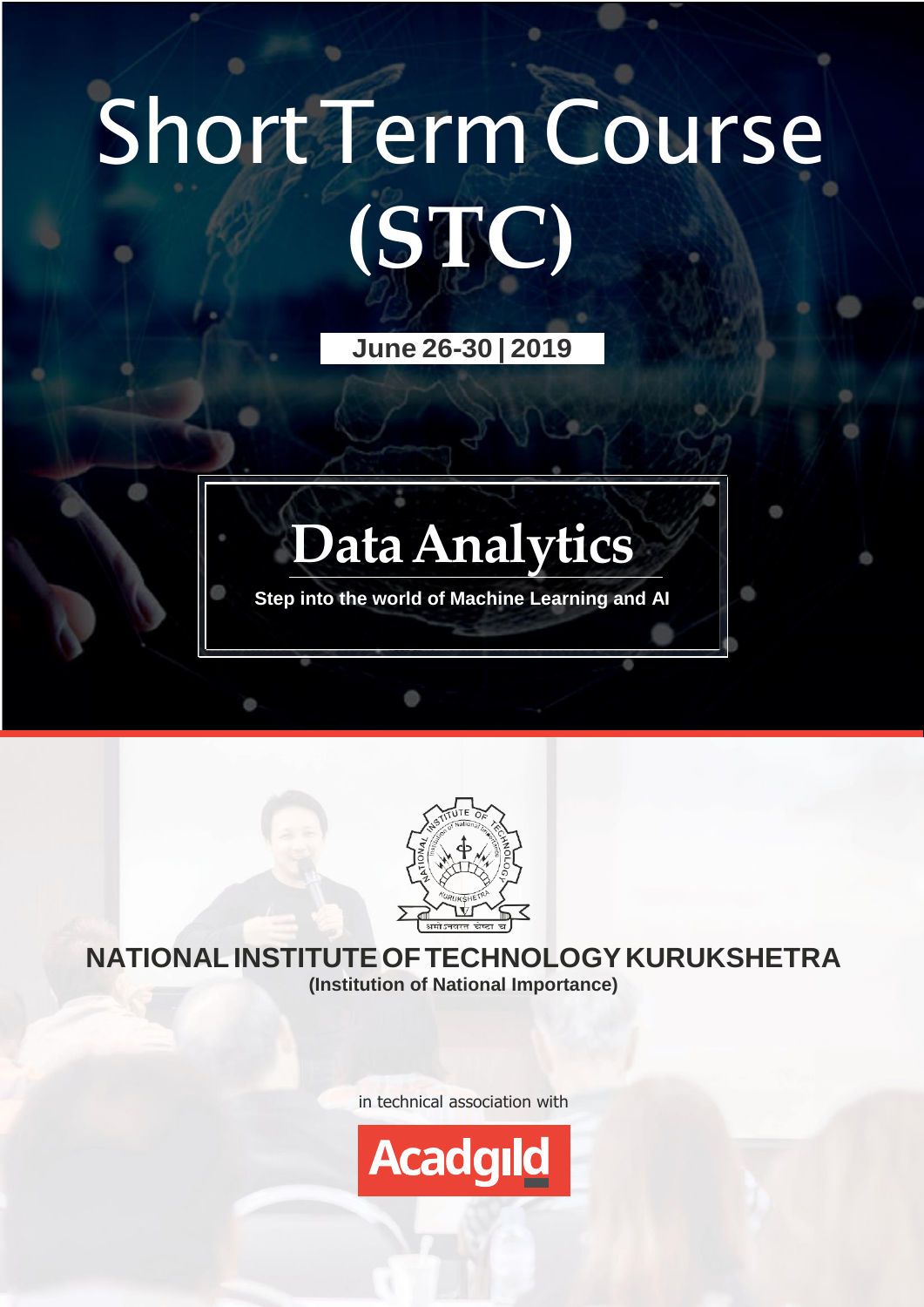#### **TRAINING THE NEXT GENERATION OF EDUCATORS**

In the 21st century, Data Science and Big Data Analytics have revolutionized the way organizations work. The job opportunities for professionals who are well-trained in Data Science and Analytics are skyrocketing too. This has encouraged many universities across the country to introduce Data Analytics as a subject in UG & PG curriculum especially in management and engineering disciplines. But these emerging technologies and the industries that they are used in are evolving at a scintillating pace. Therefore, there is a widening gap between the demand and supply of these new-age tech skills. To bridge this gap, NIT Kurukshetra and Acadgild present industry oriented one week Short Term Course (STC) at NIT Kurukshetra.

#### **Why STC**

The vision of this STC is to enhance the quality of education imparted in institutions by providing faculty members with a platform to learn all they need to know about Data Science and Analytics. Educators will get to learn the best practices in these domains so that they can teach the future workforce with the required skill sets.



#### **Curriculum**

- Introduction to Data Science, Artificial Intelligence, Machine Learning, and Data Analytics
- Skills required to practice Data Analytics
- Best practices in leading companies
- Programming and Data Wrangling in Python, SQL and Excel
- Applied Statistics, Linear Algebra and Probability
- Data Analytics and Visualization using Tableau
- Data mining and Machine Learning Algorithms

#### **Train with Leaders**

All our mentors are eminent faculty members from premier industries across India.

#### **Certification**

- **•** Upon successful completion of the STC, participants will receive an NIT-KKR accredited certificate.
- Participation certificate will be issued to only those who will attend all sessions of the program.

#### **Who Should Attend**

- **• Faculty members of diploma, graduate and postgraduate programmes in colleges and universities**
- **• Industry persons**
- **• Research scholars pursuing MTech/PhD**
- **• Students pursuing their Bachelor's, Master's Degree**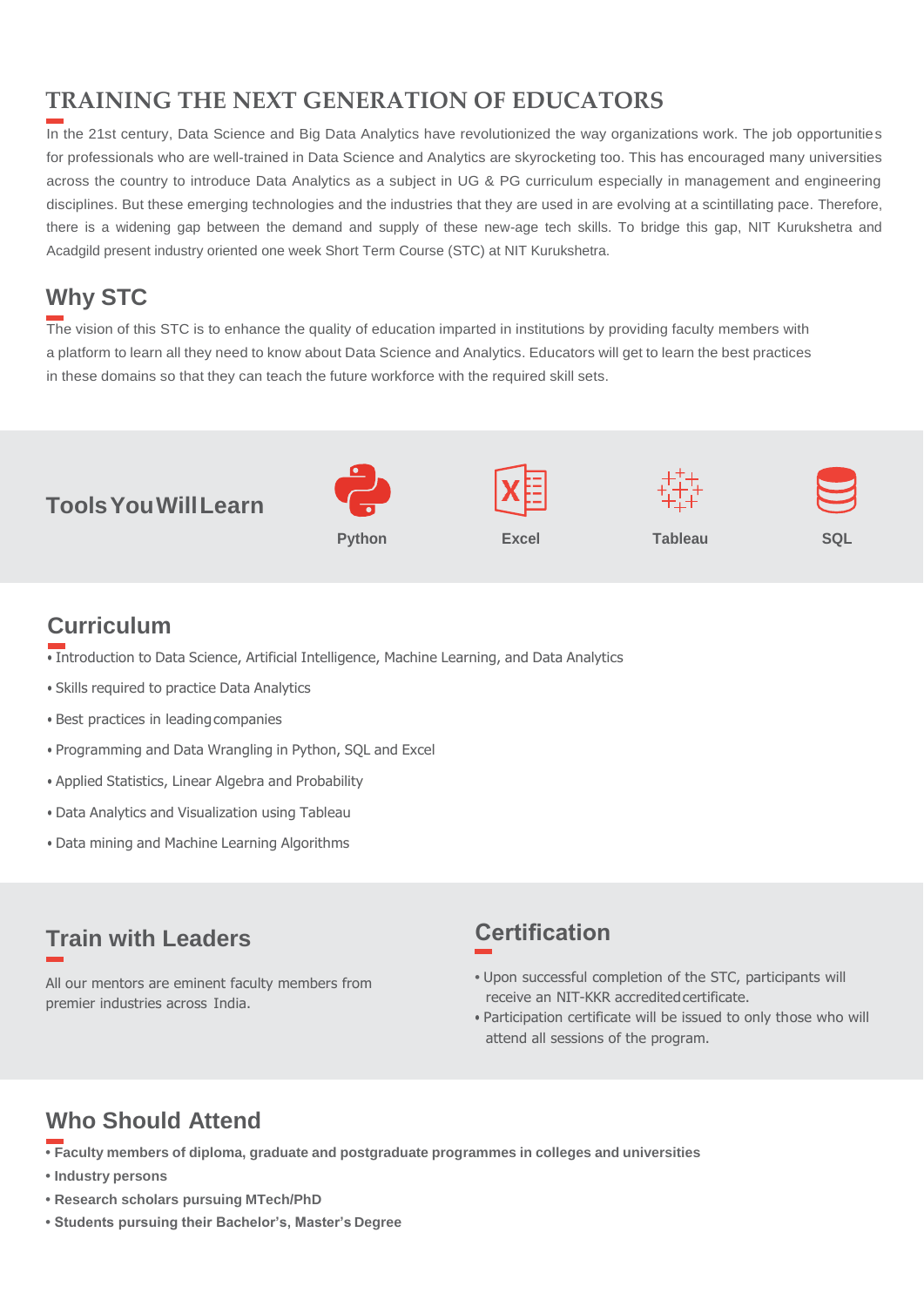#### **About NIT-Kurukshetra**

Established in 1963 with the vision to spearhead technical education and research in India, the institution today is recognized by the Indian government as an "Institution of National Importance (INI)". NIT Kurukshetra has produced many innovators and entrepreneurs, who have developed avant-garde technologies and made them available to vast scores of people. The institute has also helped develop knowledge that is not only relevant today but will be relevant for years to come as India responds to the challenges of a technologically advanced world.



**Ranked7 th among NITsinthecountry**



**50+ years of academic excellence**



**Unmatched alumni network**

#### **Patrons**

**Padma Shri Dr Satish Kumar |** Director National Institute of Technology Kurukshetra

**Sh KarthikKadampully**|CEO|AEONLearning

#### **Conveners**

**Dr Pankaj Chandna |** Dean | IIR

**Dr Surinder Deswal** | Professor | Civil Engg.

**Dr Sathans** | Professor | Electrical Engg.

#### **Coordinators**

**Dr Virender Ranga |** Faculty-In Charge | Industry Cell

- **Mr Prateek Kumar** | Data Science Consultant | AEON Learning
- **Er Jagan Nath** | Officer-In Charge | CCN

#### **How to Apply**

Interested participants should submit/send the scanned copy of filled registration form on a prescribed format attached with the brochure along with proof of fee submitted to mail-id: **[fdp\\_da@nitkkr.ac](mailto:fdp_da@nitkkr.ac.in)**.in on or before 20th June 2019. Shortlisted participants will be informed viamail. Shortlisting will be done on First Come First Serve Basis.

#### **Address for Correspondence**

**Dr. Virender Ranga** | Coordinator & Faculty-In Charge | Industry Cell **Room No. L-101, Institute Library, Near Binding Section Phone:** 01744-233 545 | (+91) 94161 58283 **Email:** [fdp\\_da@nitkkr.ac.in](mailto:fdp_da@nitkkr.ac.in) | **Website:** [www.nitkkr.ac.in](http://www.nitkkr.ac.in/)

## Venue: Senate Hall

**NIT Kurukshetra**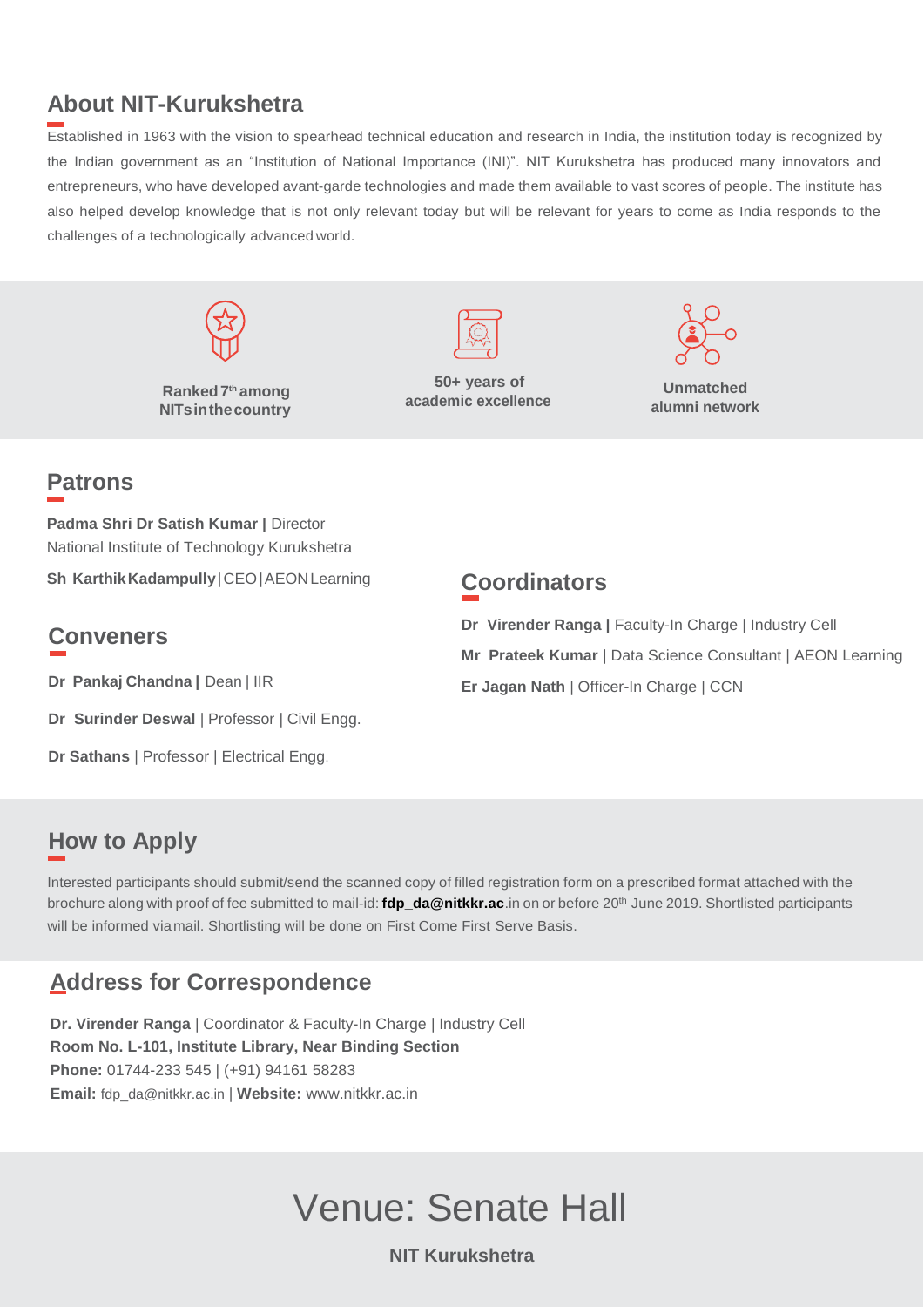#### **Registration Fee**

| Category                    | <b>Tuition Fee (INR)</b> | Taxes(18%) | <b>Total Fee Payable</b> |
|-----------------------------|--------------------------|------------|--------------------------|
| <b>Industry Person</b>      | 15,000                   | 2,700      | 17,700                   |
| Faculty                     | 10,000                   | 1,800      | 11,800                   |
| *Research Scholar / Student | 5,000                    | 900        | 5,900                    |

**\*Researchscholar/Student shouldattachproofoffull-timeStudent/Researchscholar'sstatus fromtheUniversity/institute to claim student rates**

#### **Terms & Conditions**

- Last date for receiving the filled registration form along with proof of paid registration fee is **20th June 2019**
- Registration fee includes boarding on twin shared basis in Guest house (subject to availability of rooms)/ Hostels & Training Material with working Lunch only.
- Payment can be made in the following modes:

**(a) Demand Draft/Cheque in favour of "DIRECTOR NIT KURUKSHETRA" payable at "Kurukshetra" should be attached with application form and send to the correspondence address by courier/speed post till 20th June 2019.** (b) **SBI Collect**: **Make payment through [SBI Collect.](https://www.onlinesbi.com/sbicollect/icollecthome.htm) Guidelines to pay from SBI Collect can be found on website at [www.nitkkr.ac.in](http://www.nitkkr.ac.in/) along with payment link SBI Collect\_STC\_Data\_Analytics.**

• Please quote reference no. with date of remittance in the application form (if sending by email attach scanned copy) and attach

a copy/print of acknowledgement of payment ofregistration fee.

• NIT Kurukshetra reserves the right to alter or modify the T&C at its sole discretion

#### **About Acadgild**

Acadgild is the go-to upskilling platform for professionals. Their bootcamps are ranked among the best in the world and are in-line with the latest industry trends. Acadgild's bootcamps are taught by experts, who blend traditional methods of teaching with new-age digital ones to deliver an unmatched learning experience.



**15,000+ students across the globe**



**15+ years avg. facultyexperience**



**96% successful career transitions**

#### **Founders & Advisors**





**Krishnan Ganesh** Partner - Growth Story





**John Stuppy** CEO – Edumetrix



Founder & CEO Founder & President Father of Pentium Chip **Karthik KS Vikalp Jain Vinod Dham**



**Kris Gopalakrishnan** Co-founder - Infosys



**Atul K. Nishar** Founder - Aptech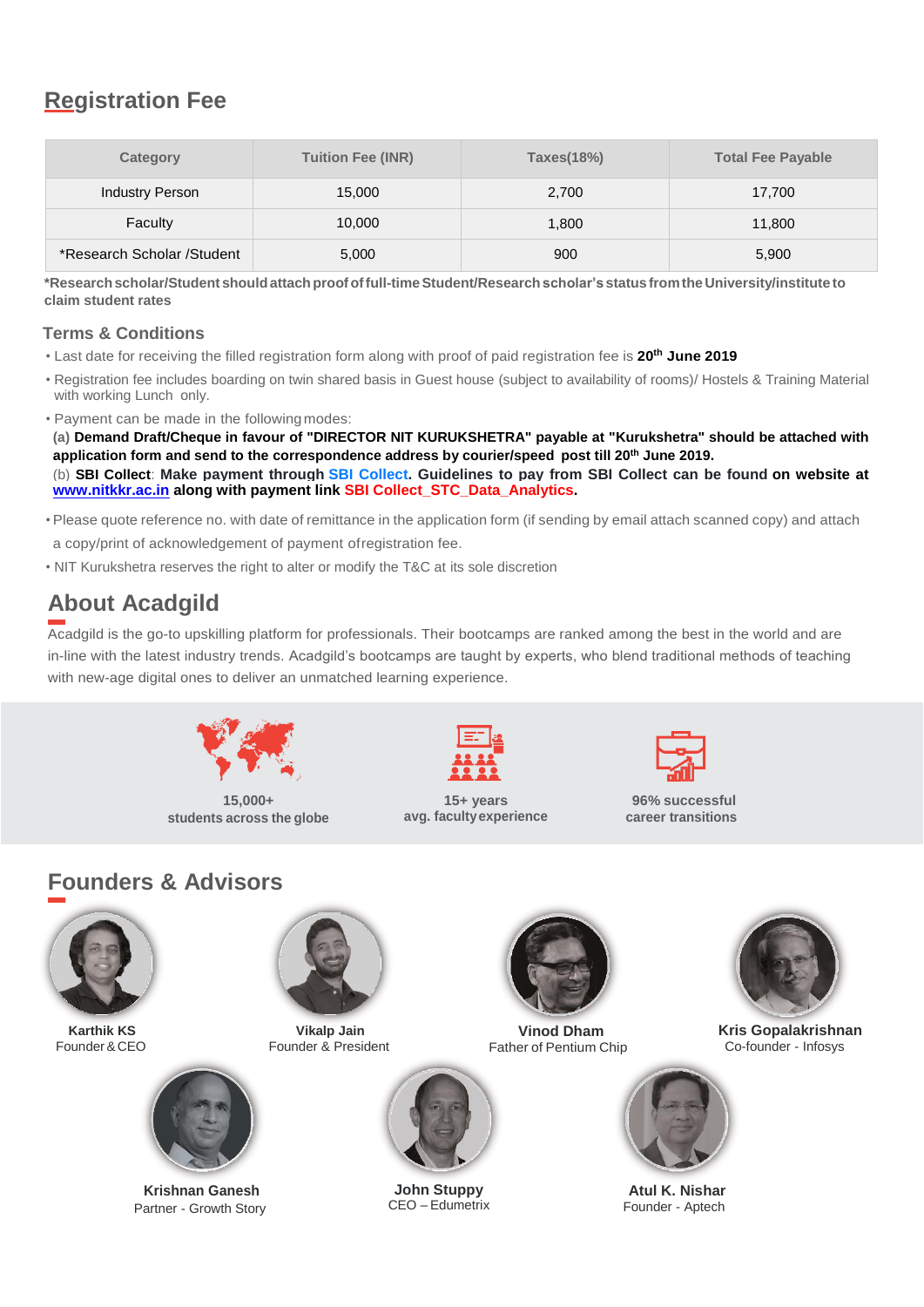## **REGISTRATION FORM**

#### **STC | Data Analytics June 26- 30 | 2019**

| <b>Name</b>                                                                                            | <b>Designation</b> | <b>Mobile</b>            | <b>Mail ID</b> |  |
|--------------------------------------------------------------------------------------------------------|--------------------|--------------------------|----------------|--|
|                                                                                                        |                    |                          |                |  |
|                                                                                                        |                    |                          |                |  |
| Mode of Payment: SBI Collect/ DD/ Cheque:                                                              |                    |                          |                |  |
| Bank Transaction No. / DD No. / Cheque No: $- - - - - - - - - - - - - - - - - - - - - - - - - - - - -$ |                    |                          |                |  |
| Name of the Institution:                                                                               |                    |                          |                |  |
|                                                                                                        |                    |                          |                |  |
| Bank Account Details of Student/Institution (if payment made by SBI Collect)                           |                    |                          |                |  |
| Account Holder's Name: _ _ _ _ _ _                                                                     |                    | - Bank Name: $        -$ |                |  |
| Current Account Number: _ _ _ _ _ _                                                                    |                    |                          |                |  |

•If payment of registration fee is made via SBI Collect. Please scan a copy of registration form along with a scan of acknowledgement of payment and send it to mail-id: [fdp\\_da@nitkkr.ac.in](mailto:fdp_da@nitkkr.ac.in)

• If payment is done by cheque/DD a copy of application along with original Demand Draft/Cheque have to be posted to "**Address for Correspondence**", before or on 20th June 2019 to consider the candidature.